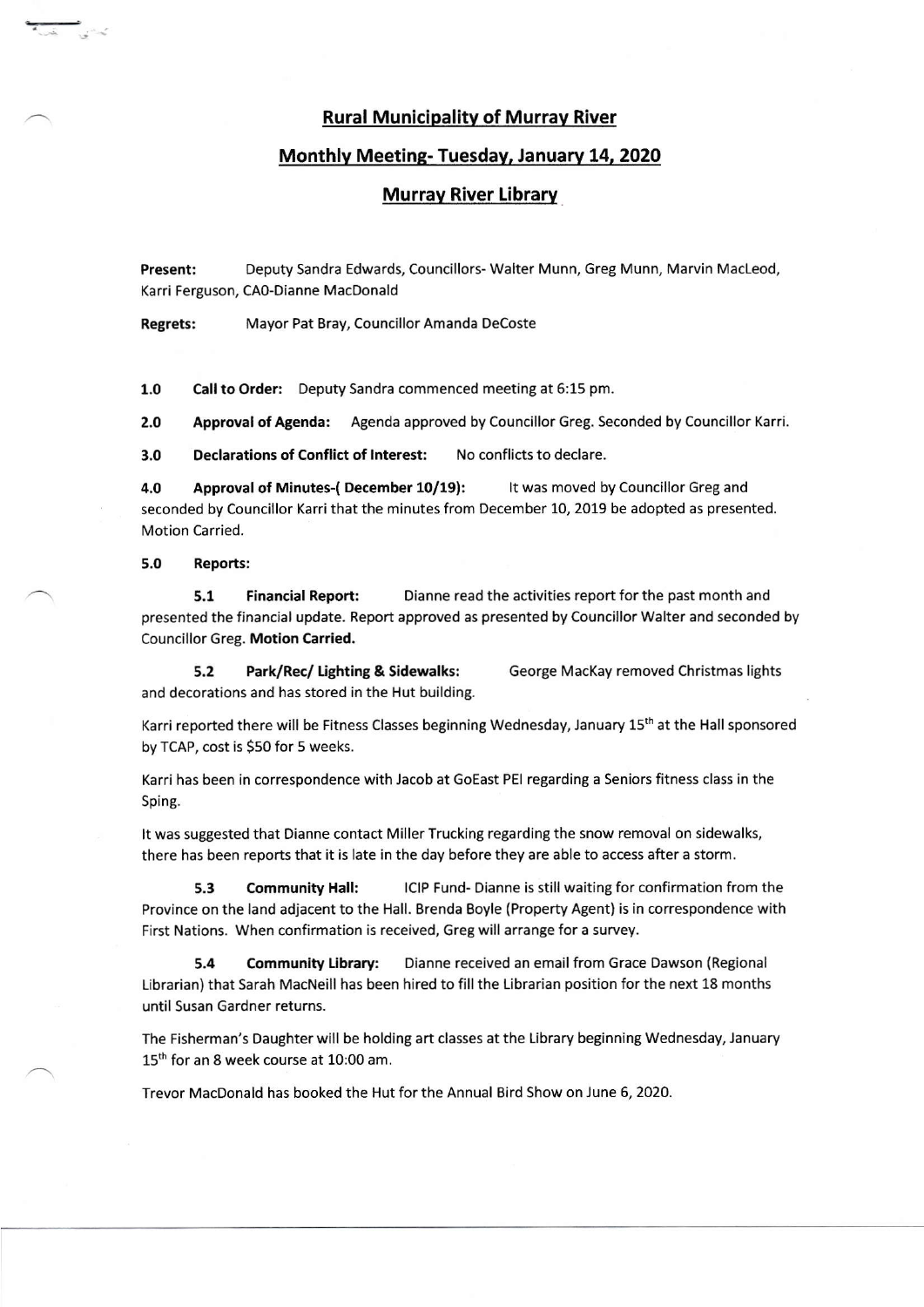### 6.0 Other Business:

6.1 Correspondence: Circulated for Council to view.

6.2 New Business: Dianne spoke to Council about the change to the MSC (Municipal Strategic Component) of the Gas Tax Fund to make it more affordable for municipalities to adopt a land use plan as required under Section 14 of the MGA. Municipalities who do not have an official plan can apply for up to 90 percent of the cost of developing a plan using their direct or notional allocation for the remaining 10 percent.

Motion made by Coucillor Greg to apply for the funding with MSC of the Gas Tax Fund for the development of an official plan. Seconded by Councillor Marvin. All in favor. Motion Carried.

Dianne reported the application to the Rural Revitalization Program is almost completed for equipment for the Fire Department. The project totals S17,505. The RDR will contribute 58752 and the remaining 58752 from the applicant.

6.3 EMO Bylaw and Plan: deferred

#### Bylaw # 2020- 08 - To Manage and Dispose of Records-  $1<sup>st</sup>$  reading

7.O Motion to Adjourn: Motion to adjourn by Councillor Karri at 7:30 pm. Seconded by Councillor Greg. Motion Carried.

Mayor

cAo

Date